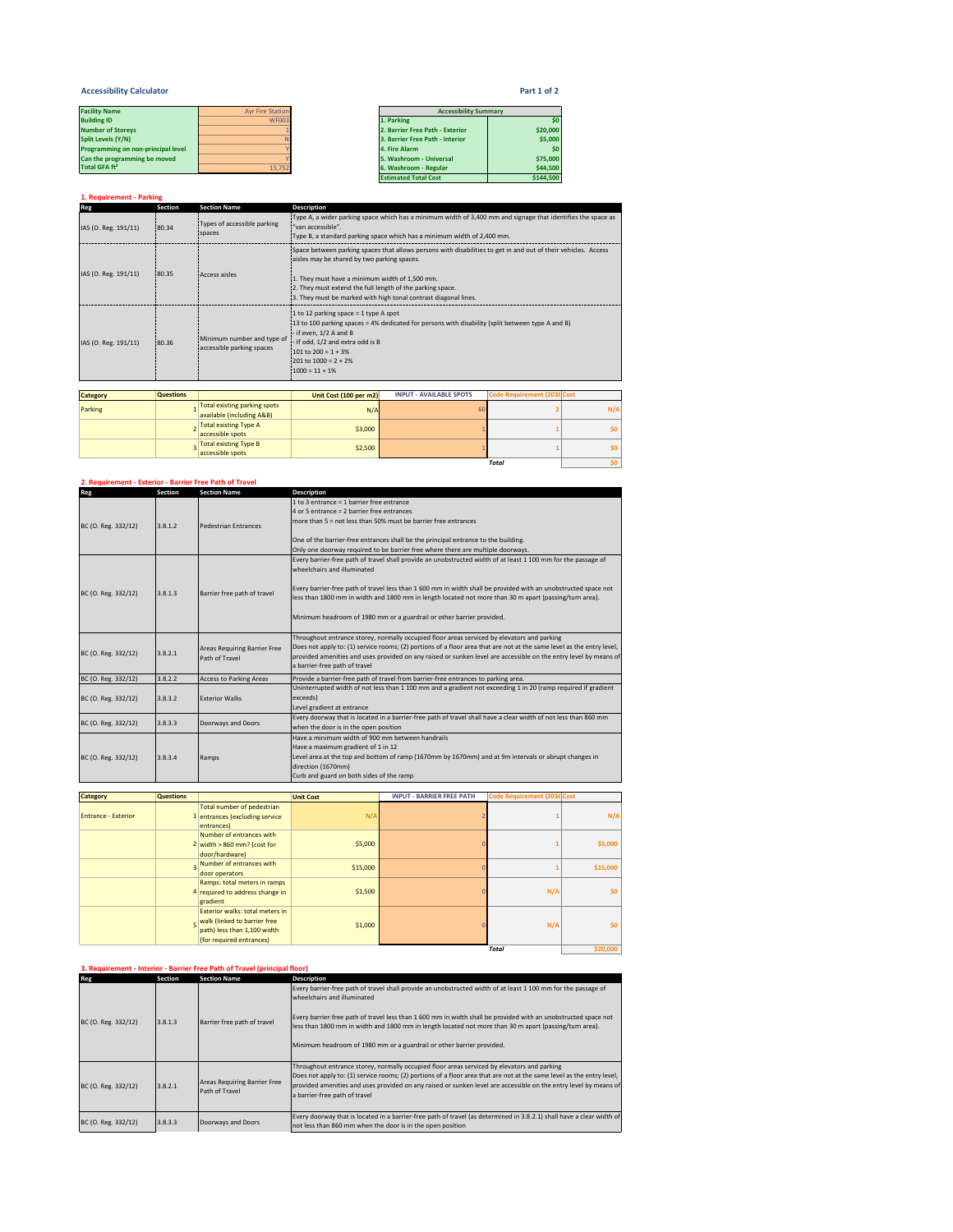| BC (O. Reg. 332/12)<br>3.8.3.4             | Ramps                           | Have a minimum width of 900 mm between handrails<br>Have a maximum gradient of 1 in 12<br>Level area at the top and bottom of ramp (1670mm by 1670mm) and at 9m intervals or abrupt changes in<br>direction (1670mm)<br>Curb and guard on both sides of the ramp                                                                                                                                                                                                                                                                                                                                                                                                                                                                                                                                                                                                                                                                                                            |
|--------------------------------------------|---------------------------------|-----------------------------------------------------------------------------------------------------------------------------------------------------------------------------------------------------------------------------------------------------------------------------------------------------------------------------------------------------------------------------------------------------------------------------------------------------------------------------------------------------------------------------------------------------------------------------------------------------------------------------------------------------------------------------------------------------------------------------------------------------------------------------------------------------------------------------------------------------------------------------------------------------------------------------------------------------------------------------|
| 3.5.2.2/<br>BC (O. Reg. 332/12)<br>3.8.3.5 | Barrier-free design (elevators) | Passenger elevators shall conform to Appendix E of ASME A17.1 / CSA B44, "Safety Code for Elevators and<br>Escalators".<br>Automatic verbal (and visual) announcement that announces the floor at which the car has stopped<br>Handrails on all non-access walls (height of 800 to 920 mm, with space of 35 to 45 mm from wall)<br>Audible signals shall sound once for the UP direction and twice for the DOWN direction, or shall have verbal<br>annunciators that state the word UP or DOWN.<br>Raised character and Braille floor designations shall be provided on both jambs of elevator hoistway<br>Where the area of an elevator makes it difficult for a person using a wheelchair to turn around, a mirror should<br>be provided on the rear wall to allow the user to see the car position indicators and the door opening.<br>Visual alarm to flash in conjunction with audible alarm.<br>Buttons with floor designations shall be located a maximum of 1220 mm |

| <b>Category</b>            | <b>Questions</b> |                                                                                        | <b>Unit Cost</b> | <b>INPUT - BARRIER FREE PATH</b> | Code Requirement (2016 Cost |              |
|----------------------------|------------------|----------------------------------------------------------------------------------------|------------------|----------------------------------|-----------------------------|--------------|
| <b>Entrance - Interior</b> |                  | Number of interior entrances<br>1 with width < 860 mm? (cost<br>for door and hardware) | 5.000            |                                  |                             | \$5,000      |
|                            |                  | Ramps: total meters in ramps<br>2 required to address change in<br>gradient            | 1,000            |                                  |                             | \$0          |
|                            |                  | 3 Is an elevator present?                                                              | Y/N              |                                  | N/A                         | <- Enter Y/N |
|                            |                  | Number of floors used for<br>4 programing (exclude service<br>floors)?                 | 150,000          |                                  | N/A                         |              |
| Total                      |                  |                                                                                        |                  |                                  |                             |              |

## **4. Fire Alarm**

| Reg                 | <b>Section</b>   | <b>Section Name</b>                                      | <b>Description</b>                                                                                                                                                                                                                                        |                             |                             |     |
|---------------------|------------------|----------------------------------------------------------|-----------------------------------------------------------------------------------------------------------------------------------------------------------------------------------------------------------------------------------------------------------|-----------------------------|-----------------------------|-----|
| BC (O. Reg. 332/12) | 3.2.4.19         | Alert and Alarm Signal                                   | Visual signal devices shall be installed, in addition to audible signal devices, in a corridor used by the public and<br>in a floor area or part of a floor area where the public may congregate. Shall also be installed in a washroom for<br>public use |                             |                             |     |
| BC (O. Reg. 332/12) | 3.2.4.22         | Smoke Alarms                                             | Smoke alarms should have an audio and visual signalling component - conforming to the requirements in 18.5.3.<br>(Light, Color and Pulse Characteristics) of NFPA 72, "National Fire Alarm and Signaling Code"                                            |                             |                             |     |
|                     |                  |                                                          |                                                                                                                                                                                                                                                           |                             |                             |     |
| <b>Category</b>     | <b>Questions</b> |                                                          | <b>Unit Cost</b>                                                                                                                                                                                                                                          | <b>INPUT FOR FIRE ALARM</b> | Code Requirement (2016 Cost |     |
| <b>Fire Alarm</b>   |                  | Alarm system present with<br>audio and visual component? | 2.77                                                                                                                                                                                                                                                      |                             | 43.633                      | \$0 |

### **5. Requirement - Washroom - Universal**

| Reg                 | Section  | <b>Section Name</b>                      | Description                                                                                                                                                                                                                                                                                                                                                                                                                                                                                                  |
|---------------------|----------|------------------------------------------|--------------------------------------------------------------------------------------------------------------------------------------------------------------------------------------------------------------------------------------------------------------------------------------------------------------------------------------------------------------------------------------------------------------------------------------------------------------------------------------------------------------|
| BC (O. Reg. 332/12) | 3.8.2.3  | Washrooms required to be<br>barrier-free | Minimum number of universal washroom: 1 universal washroom required in building if 1 to 3 floors, 2 required if<br>4 to 6 floors, over 6 floor 3 (1 for each 3 floor increment above 6)<br>(if greater than four floors then two are required)<br>Minimum number of water closets:<br>- If 1 to 3 water closets: one must be barrier free, unless universal washroom is 45m away<br>if 4 to 9 water closets: two must be barrier free<br>10 to 16 water closets: three must be barrier free                  |
| BC (O. Reg. 332/12) | 3.8.3.12 | Universal washroom                       | Served by a barrier free path of travel<br>Have a door that is capable of being locked from the inside and released from the outside in case of emergency<br>Grab bars and coat hook<br>Be designed to permit a wheelchair to turn in an open space not less than 1700 mm in diameter<br>Door shall be equipped with power door operator<br>Emergency call system that consists of audible and visual signal devices inside and outside of the washroom<br>activated by a control device inside the washroom |

| <b>Category</b> | <b>Questions</b> |                                           | <b>Unit Cost</b> | <b>INPUT FOR UNI. WASH.</b> |              |         |
|-----------------|------------------|-------------------------------------------|------------------|-----------------------------|--------------|---------|
| Univ. Washroom  |                  | 1 Number of floors                        | N/A              |                             | N/A          | N/A     |
|                 |                  | Number of universal<br>washrooms present? | \$75,000         |                             |              | 375,000 |
|                 |                  |                                           |                  |                             | <b>Total</b> |         |

**5. Requirement - Washrooms - Repeat per washroom on barrier free storey S. Requirement - Wash See tab 2** 

| <b>Comments / References</b> |          |  |
|------------------------------|----------|--|
| <b>Comments</b>              | Board    |  |
|                              |          |  |
| <b>Comments</b>              | Assessor |  |
|                              |          |  |

| Title                              | Reg            | <b>Current Version</b> | Reference                                     |
|------------------------------------|----------------|------------------------|-----------------------------------------------|
| Integrated Accessibility Standards | O. Reg. 191/11 | 1-Jan-13               | https://www.ontario.ca/laws/regulation/110191 |
| <b>Ontario Building Code</b>       | O. Reg. 332/12 | 1-Jan-16               | https://www.ontario.ca/laws/regulation/120332 |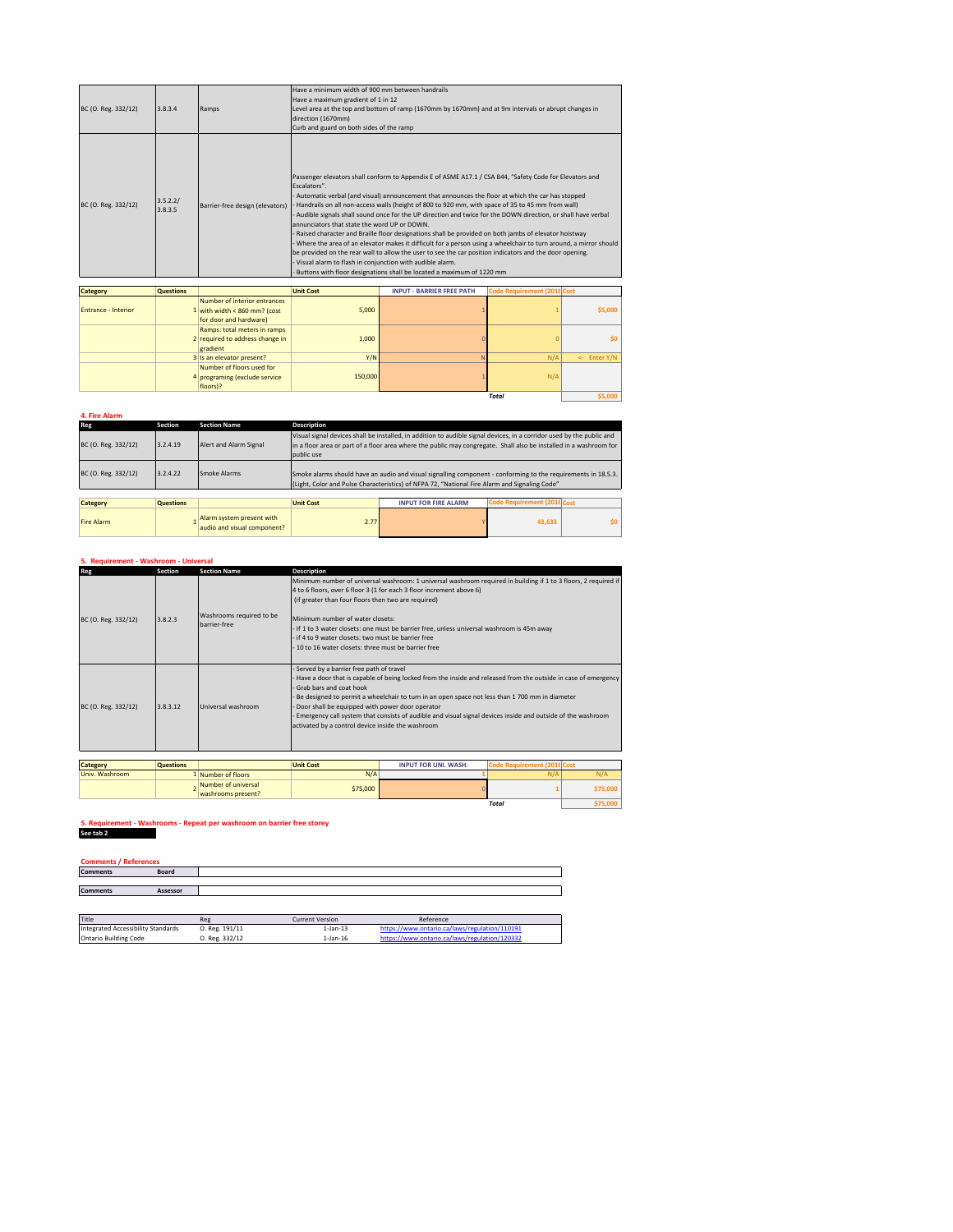#### **Accessibility Calculator Part 2 of 2**

# **Facility Name Ayr Fire Station**

**6. Requirement - Washrooms - Repeat per washroom on barrier free storey**

| Reg                 | Section  | <b>Section Name</b>                   | Description                                                                                                                                                                                                                                                                                                                                                                                                                                                                                                                                          |
|---------------------|----------|---------------------------------------|------------------------------------------------------------------------------------------------------------------------------------------------------------------------------------------------------------------------------------------------------------------------------------------------------------------------------------------------------------------------------------------------------------------------------------------------------------------------------------------------------------------------------------------------------|
|                     |          |                                       | Minimum number of universal washroom: 1 universal washroom required in building if 1 to 3 floors, 2 required if 4 to 6 floors, over 6 floor 3 (1 for each 3 floor increment above 6)<br>(if greater than four floors then two are required)                                                                                                                                                                                                                                                                                                          |
| BC (O. Reg. 332/12) | 3.8.2.3  | Washrooms required to be barrier-free | Minimum number of water closets:<br>- If 1 to 3 water closets: one must be barrier free, unless universal washroom is 45m away                                                                                                                                                                                                                                                                                                                                                                                                                       |
|                     |          |                                       | - if 4 to 9 water closets: one must be barrier free                                                                                                                                                                                                                                                                                                                                                                                                                                                                                                  |
|                     |          |                                       | 10 to 16 water closets: two must be barrier free                                                                                                                                                                                                                                                                                                                                                                                                                                                                                                     |
| BC (O. Reg. 332/12) | 3.8.3.8  | Water closet stalls                   | - Have a clear turning space at least 1 500 mm in diameter<br>Door opening of 860mm, swing outward (unless clear floor area), spring hinge to close automatically<br>- Grab bars and Coat hook<br>Equipped with seat located between 430 mm and 485 mm above finished floor                                                                                                                                                                                                                                                                          |
| BC (O. Reg. 332/12) | 3.8.3.10 | <b>Urinals</b>                        | In designated barrier free washroom with more than one urinal, at least one urinal should be:<br>Wall mounted and not exceeding 430 mm of finished floor or floor mounted (rim with finished floor)<br>Grab bar on each side and controls operable by closed fist                                                                                                                                                                                                                                                                                    |
| BC (O. Reg. 332/12) | 3.8.3.11 | Lavatories                            | Equipped with faucets that have lever type handles without spring loading or operate automatically<br>- Have a minimum 1370 mm deep floor space to allow for a forward approach, of which a maximum of 500 mm can be located under the lavatory<br>- Have a clearance beneath the lavatory not less than:<br>(i) 920 mm wide, (ii) 735 mm high at the front edge, (iii) 685 mm high at a point 205 mm back from the front edge, and<br>(iv) 350 mm high from a point 300 mm back from the front edge to the wall<br>- Accessible soap/drying station |

|                               |                  |                                                         |                  | Select Active / Non-Active to reflect number<br>of washrooms in building |                            |             |
|-------------------------------|------------------|---------------------------------------------------------|------------------|--------------------------------------------------------------------------|----------------------------|-------------|
|                               |                  |                                                         |                  | Active                                                                   |                            |             |
| <b>Category</b>               | <b>Questions</b> |                                                         | <b>Unit Cost</b> | <b>Input for Washroom</b>                                                | <b>Requirement by Code</b> | <b>Cost</b> |
| <b>Basement Mens Washroom</b> |                  | 1 Is universal washroom within 45m $(Y/N)$              | N/A              |                                                                          | N/A                        |             |
|                               |                  | 2 Total number of water closets                         | \$5,000          |                                                                          |                            |             |
|                               |                  | Number of barrier free water closets<br>already present | N/A              |                                                                          | N/A                        | N/A         |
|                               |                  | 4 Male washroom (Y/N)                                   | N/A              |                                                                          | N/A                        | N/A         |
|                               |                  | 5 Barrier free urinal present? (Y/N)                    | \$1,500          |                                                                          |                            | N/A         |
|                               |                  | $6$ Is a barrier free lavatory present (Y/N)            | \$1,500          |                                                                          |                            | N/A         |
|                               |                  | $7$ Is a door operator present (Y/N)                    | \$15,000         |                                                                          |                            | N/A         |
|                               |                  |                                                         |                  |                                                                          | Total                      | N/A         |

|                          |                  |                                                         |                  | <b>Active</b>             |                            |          |
|--------------------------|------------------|---------------------------------------------------------|------------------|---------------------------|----------------------------|----------|
| <b>Category</b>          | <b>Questions</b> |                                                         | <b>Unit Cost</b> | <b>Input for Washroom</b> | <b>Requirement by Code</b> | COST     |
| Main Floor Mens Washroom |                  | 1 Is universal washroom within 45m (Y/N)                | N/A              |                           | N/A                        | N/A      |
|                          |                  | 2 Total number of water closets                         | \$5,000          |                           |                            | \$5,000  |
|                          |                  | Number of barrier free water closets<br>already present | N/A              |                           | $N/\rho$                   |          |
|                          |                  | 4 Male washroom (Y/N)                                   |                  |                           | $N/\rho$                   | N/A      |
|                          |                  | 5 Barrier free urinal present? (Y/N)                    | \$1,500          |                           |                            | \$1,500  |
|                          |                  | 6 Is a barrier free lavatory present $(Y/N)$            | \$1,500          |                           |                            | \$1,500  |
|                          |                  | 7 Is a door operator present $(Y/N)$                    | \$15,000         |                           |                            | \$15,000 |
|                          |                  |                                                         |                  |                           | Total                      | \$23,000 |